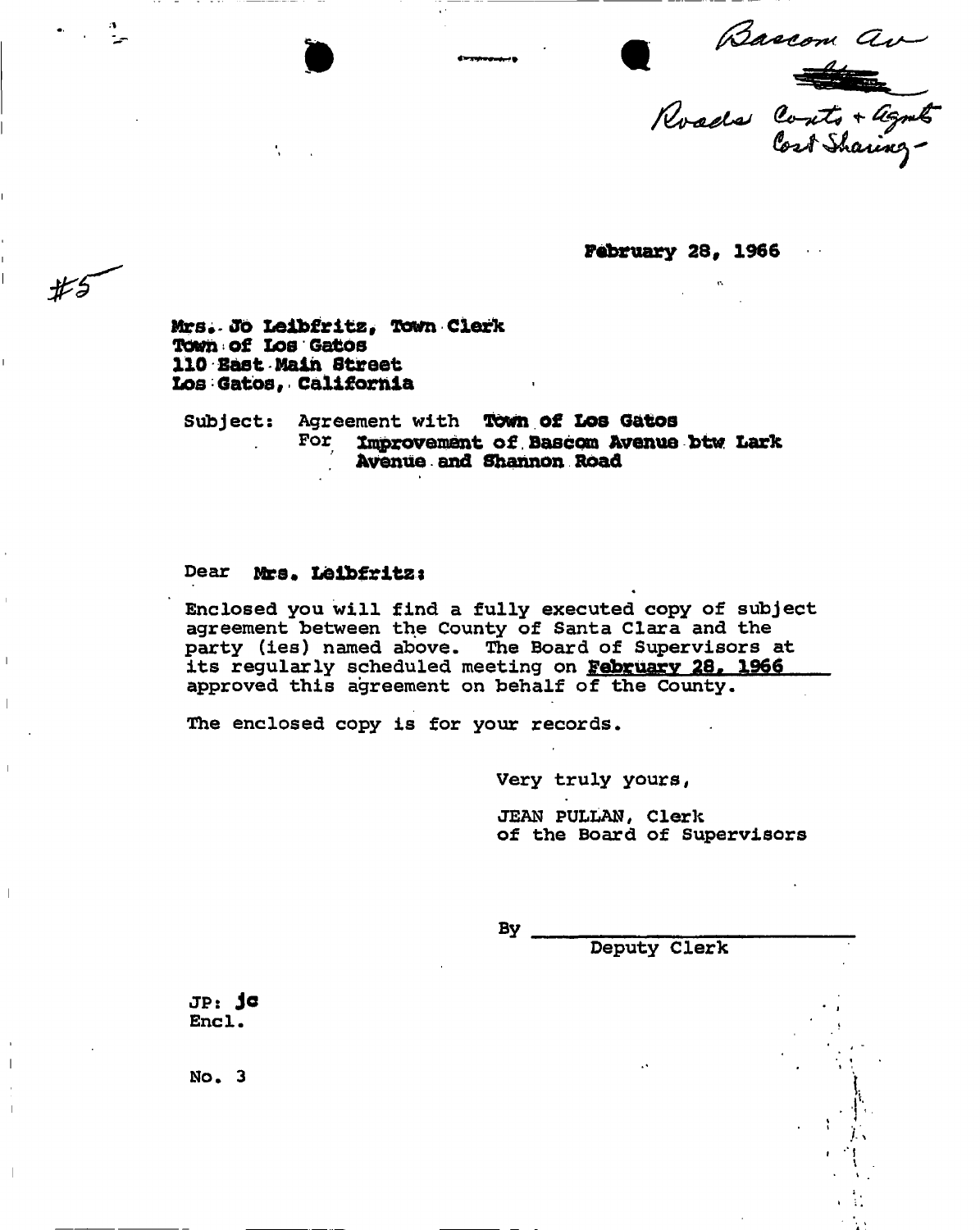

# AGREEMENT BETWEEN THE COUNTY OF SANTA CLARA AND THE TOWN OF LOS GATOS FOR THE IMPROVEMENT OF SCOM AVENUE BETWEEN LARK AVENUE AND SHANNON ROAD

WHEREAS, the COUNTY OF SANTA CLARA (County) and the TOWN OF LOS GATOS (Town) desire to Improve South Bascom Avenue (also known as San Jose Avenue) between Lark Avenue and Shannon Road (referred to as "the project") by widening and realigning the road and constructing necessary appurtenances thereto:

NOW, THEREFORE, the parties agree as follows:

### 1. PLANS AND SPECIFICATIONS

County shall prepare and submit to Town for approval plans and specifications for the construction of the project and for the Installation of two storm sewer trunk lines (referred to as "the storm lines") described as fo11ows:

(a) From the Intersection of Blossom Hill Road and Old Roberts Road to Los Gatos Creek near the headwaters of Vasona Lake and the extension of existing storm sewers easterly along Old Roberts Road to the Intersection of the San Jose-Los Gatos Road; and

(b) From the Intersection of Farley Road and Izorah Road along Farley Road to the Intersection of that road with the hlghwater line of Vasona Lake, 2. AWARD OF CONTRACT

After approval of the plans and specifications by Town, County shall advertise for bids for the construction of the project and the Installation of the storm lines, award a contract therefor, and supervise the construction and Installation to completion. County shall require any contractor engaged to construct the project and Install the storm lines to take out and maintain In full force apd effect during construction and Installation public liability and property damage Insurance In form and limits acceptable to County and Town.

# 3. ACQUISITION OF RIGHT OF WAY

Town shall, at Its own expense, acquire all real property necessary for the construction of the project and the Installation of the storm lines. Title to the property or a court order of Immediate possession shall be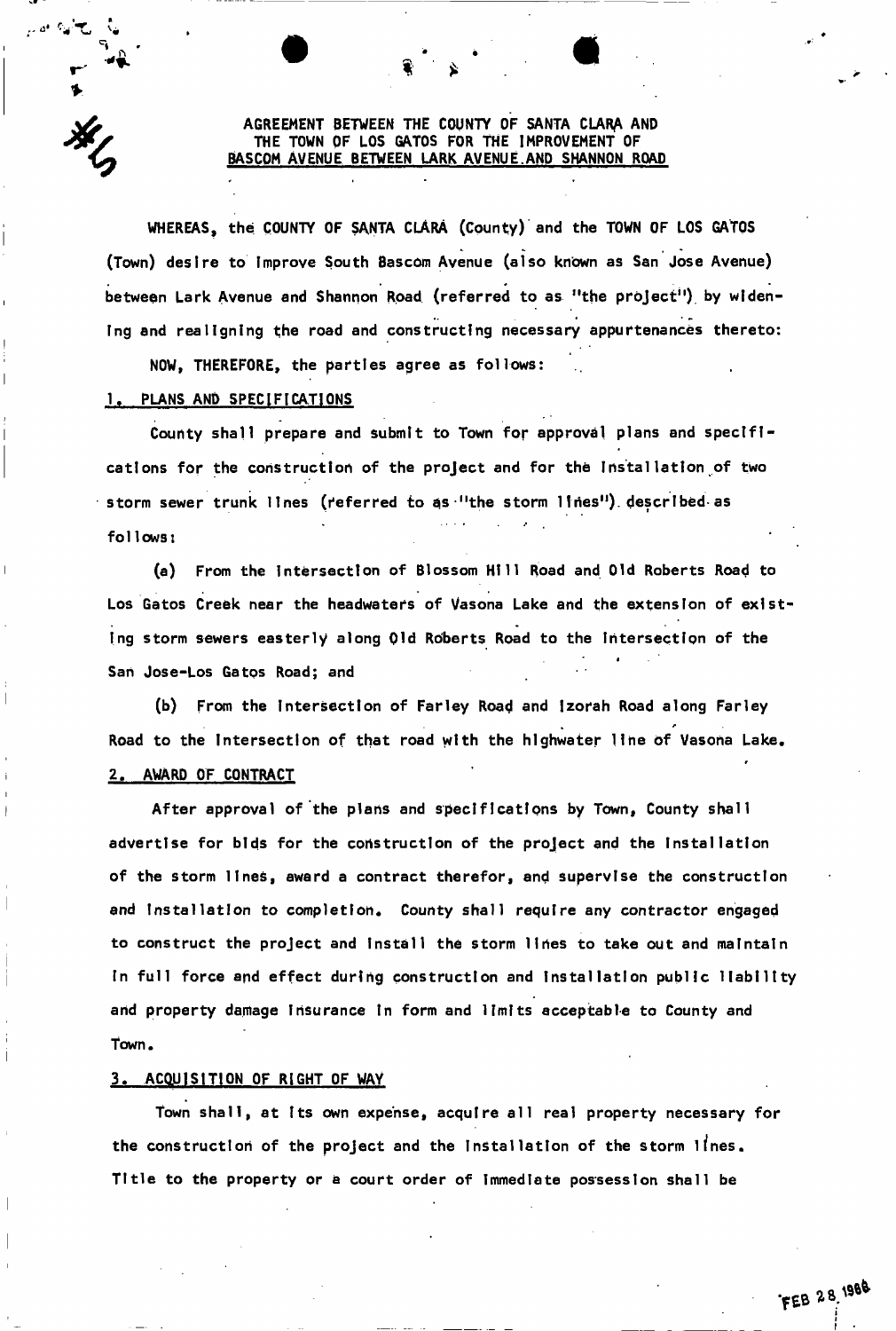obtained by Town before County shall be obligated to award a contract for the construction of the project or the installation of the storm lines; provided, however, that County shall have the option to proceed with construction of the project or installation of the storm lines before title is obta ined.

### 4. CONSTRUCTION OF IMPROVEMENTS BY TOWN

Town shall prepare and submit to County for approval plans and specifications for the construction of street improvements at the Intersection of Bascom Avenue and Los Gatos-Almaden Road. Upon approval of the plans and specifications, Town shall advertise for bids for the construction of the improvements, award a contract therefor, and supervise the construction to completion. The construction of the street improvements shall be completed completion. The construction of the street improvements shall be completed in provements shall be completed in before County shall be obligated to award a contract for the construction of the project or the installation of the storm lines; provided, however, that County shall have the option to proceed with construction of the project or Installation of the storm lines before the construction of the improvements Ts completed.

# 5» COST OF CONSTRUCTION

(a) Town shall pay to County as Town's share of the cost of construction of the project and the installation of the storm lines, the sum of Two Hundred Thousand Dollars (\$200,000) less the amount paid by Town for the construction of the street improvements at the intersection of Bascom Avenue and Los Gatos-Almaden Road.

(b) Within ten days after County awards a contract for the installation of the storm lines, Town shall pay Thirty-Five Thousand Dollars (\$35,000) to County as a part of Town's share of the cost of construction of the project and the installation of the storm lines.

(c) Within ten (10) days after County awards a contract for the construction of the project, Town shall pay to County the balance of Town's share of the cost of construction.

#### 6. REGIS10N OF PREVIOUS AGREEMENTS

The agreement between County and Town dated May 4, 1964 providing for the Improvement of the intersection of Bascom Avenue and Los Gatos-Almaden

-2-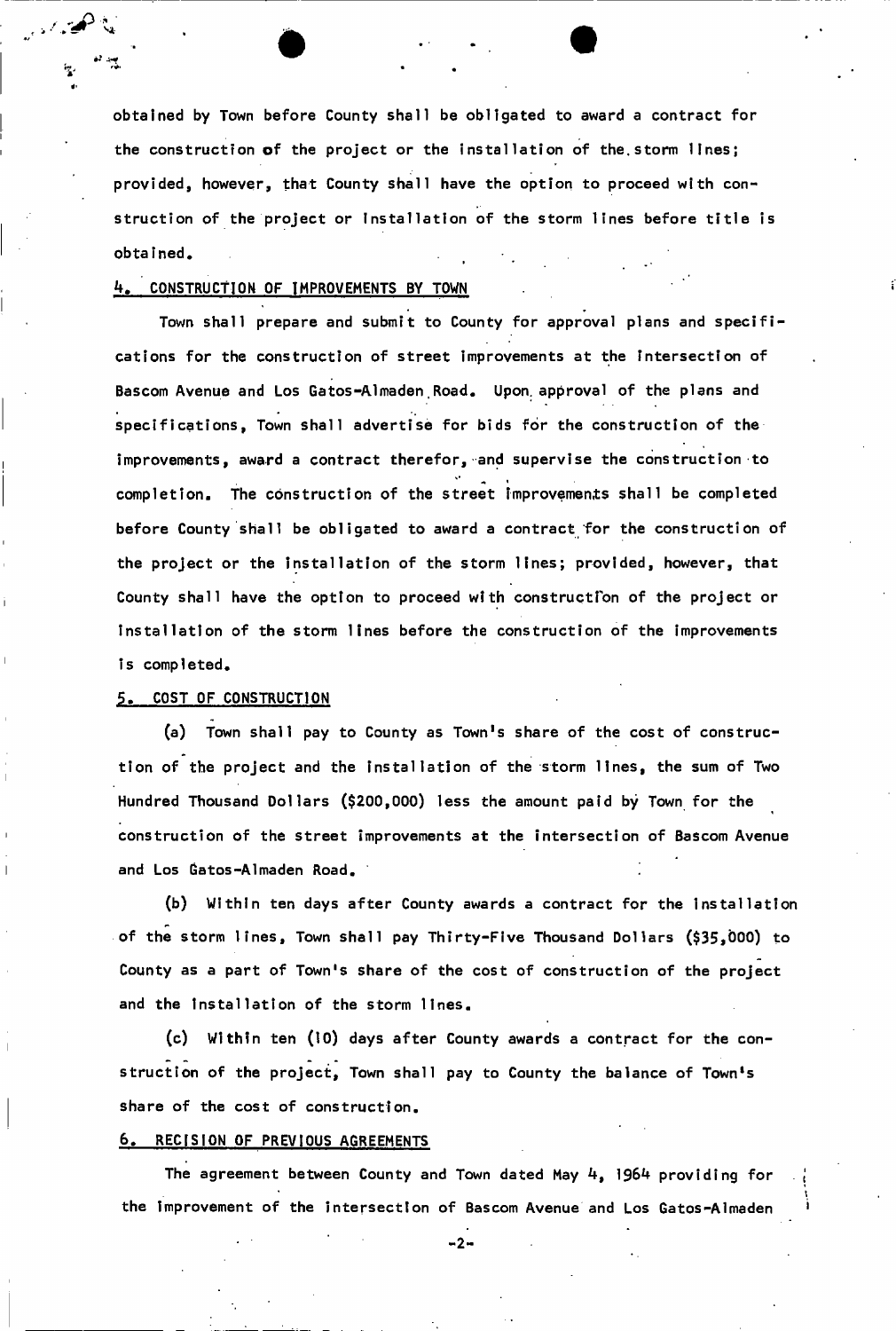Road and the amendment to that agreement dated May 17, 1965 are hereby rescinded.

# 7. TERMINATION

If County does not award a contract for the construction of the project or the installation of the storm lines on or before July 1, 1968, this agreement shall terminate ipso facto upon that date and shall be of no further force and effect. Termination of this agreement for failure to award a contract shall be without obligation or expense of any kind whatsoever to County or Town'.

IN WITNESS WHEREOF, the parties have caused this agreement to be executed.

COUNTY OF SANTA CLARA

By , Chairman, Board of Supervisors

Date FEB 28 1968

ATTEST: JEAN PULLAN, Clerk of the Board of Supervisors

> TOWN OF LOS GATOS, a Municipal **Corporation**

ńd Town Manager

Date **FEB 10 1988** Feb. 10, 1966

ATTEST: Town Clerk

APPROVED AS TO FOR

County Date *Altram*  $15,1866$ 

-3-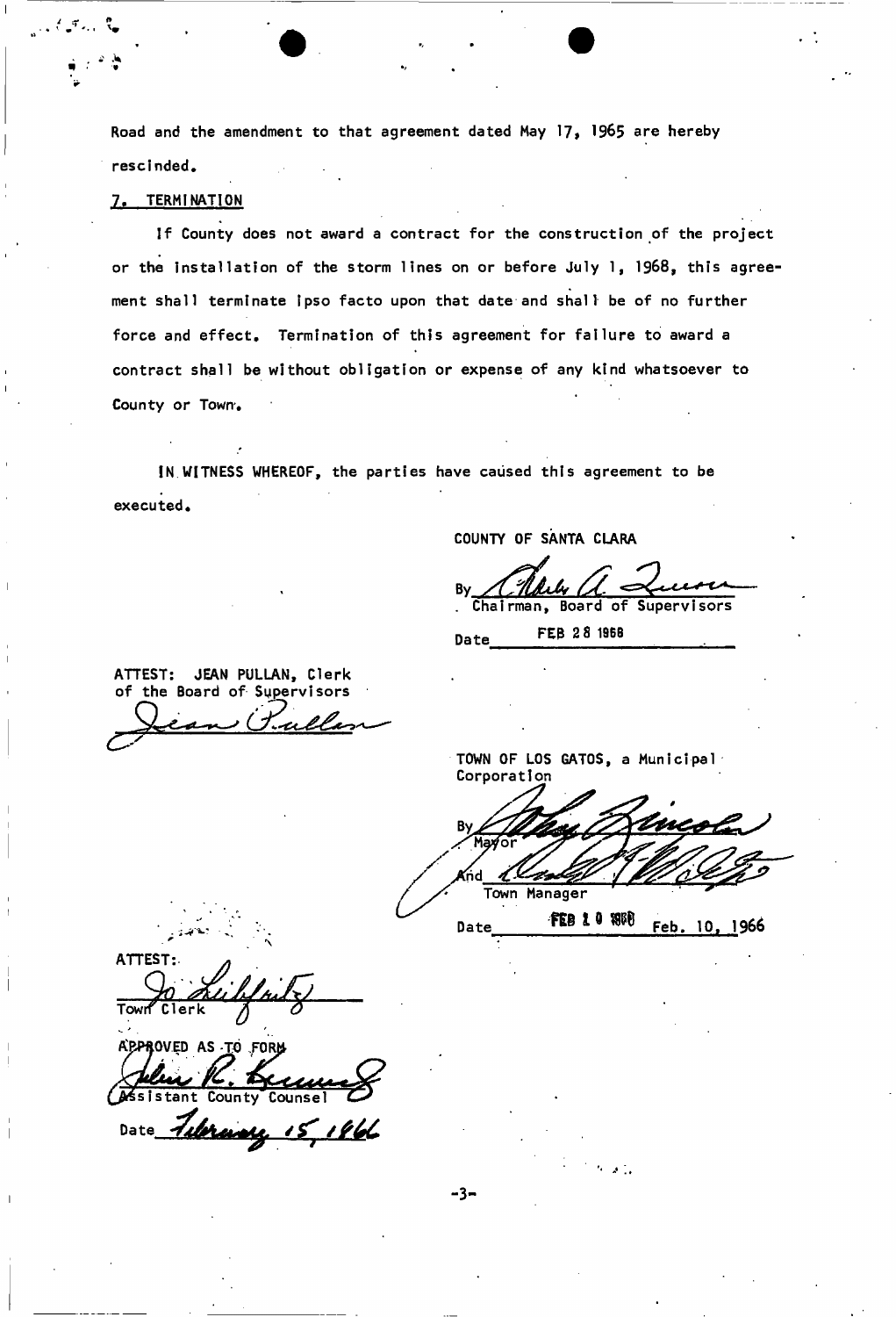| county of santa clara |                                                                                                                                                |
|-----------------------|------------------------------------------------------------------------------------------------------------------------------------------------|
|                       | TRANSMITTAL MEMORANDUM<br>o<br>z                                                                                                               |
|                       | ر<br>د                                                                                                                                         |
|                       | DATE: February 18, 1966                                                                                                                        |
| FOR:                  | BOARD OF SUPERVISORS AGENDA OF February 28<br>1966                                                                                             |
| FROM:                 | Steffani, Design, Public Works                                                                                                                 |
|                       | TITLE: Agreement Between the County and the Town of Los Gatos for<br>the Improvement of Bascom Avenue between Lark Avenue and<br>Shannon Road. |

Attached is a cost sharing agreement between the County and the Town of Los Gatos for the installation of two storm sewer trunk lines and for the widening of South Bascom Avenue between Lark Avenue and Shannon Road.

This agreement is in accord with the conditions listed in a verbal report to the Board of Supervisors given February 7, 1966.

Funds sufficient for this project were provided in the 1965-1966 budget.

Approval is recommended.

ECS:PTW:nc

Attachment

|                     | AGENDA DATA |  |
|---------------------|-------------|--|
| DATE:               |             |  |
| ITEM NO:            |             |  |
| <b>BOARD ACTION</b> |             |  |
|                     |             |  |
|                     |             |  |
|                     |             |  |

**APPROVED:** 

 $155$ 

**JAMES T. POTT, COUNTY ENGINEER**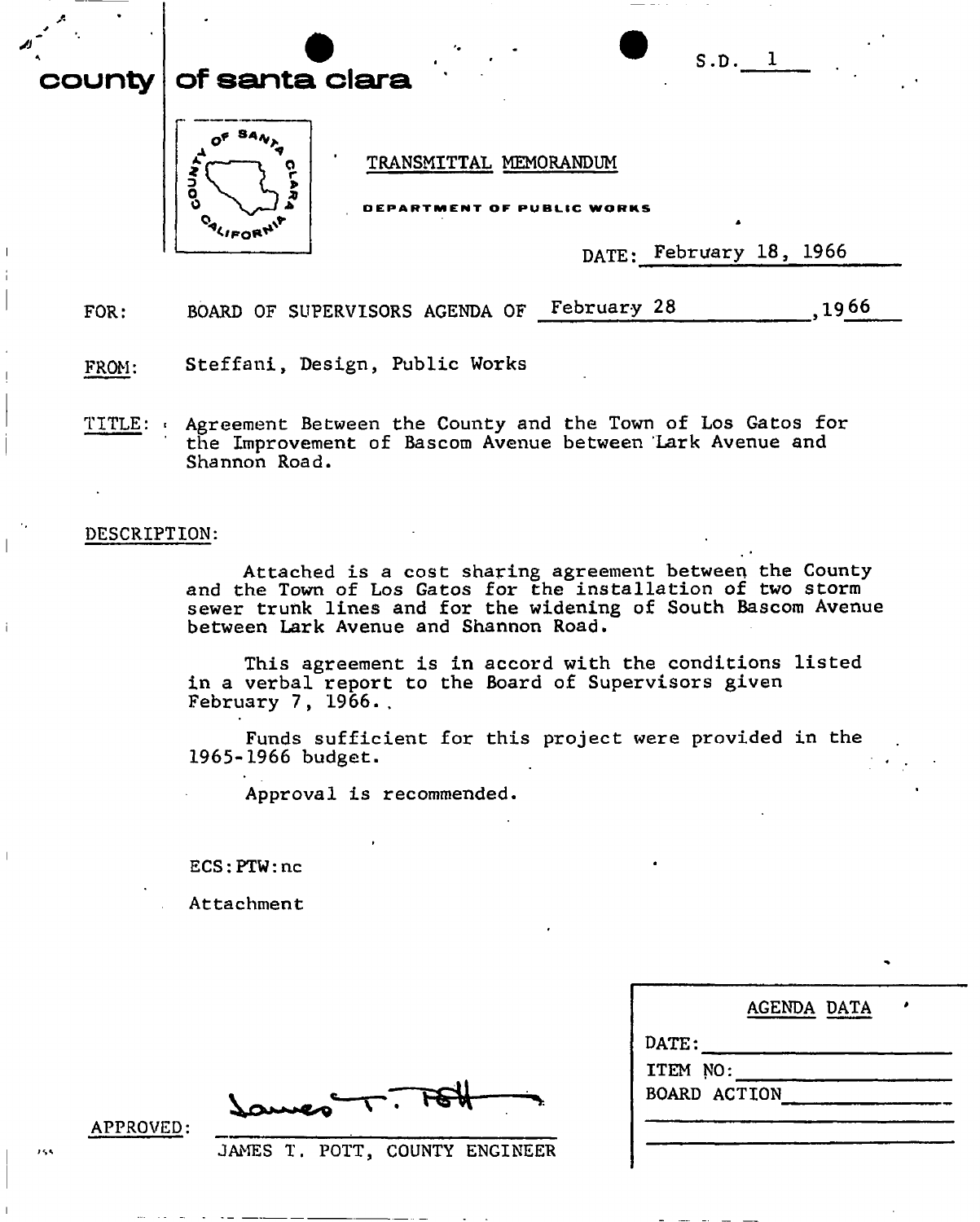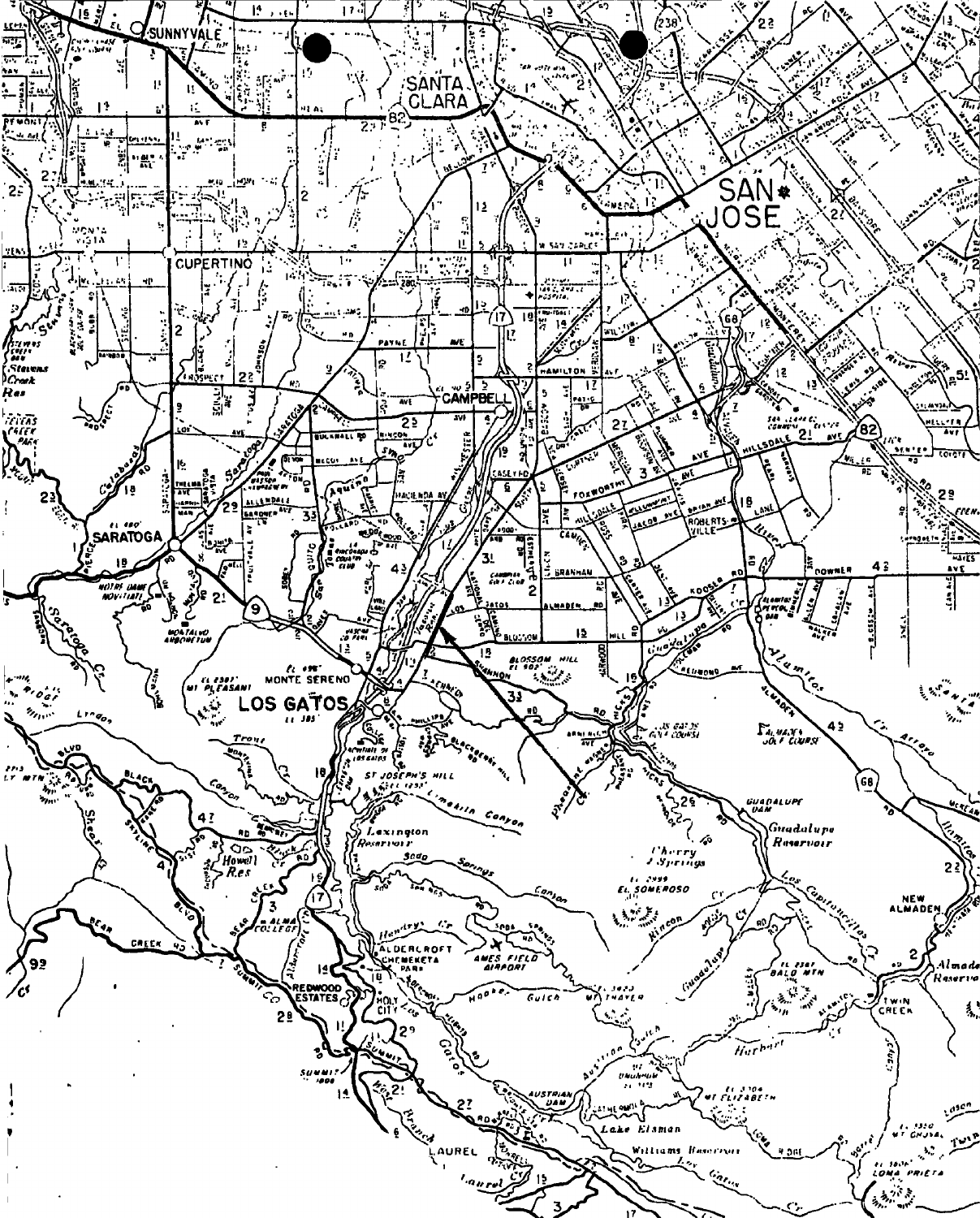*(xLijr*  /

### **PARKS AND RECREATION - Continued**

**27• Considered acquisition of property for Anderson Lake Park. Directed Parks and Recreation Dept. to draw legal description for open-space grant application to concur with Parks and Recreation memo and map of January 24, 1966 omitting shaded area and adding to the north end of the site to proposed roadway\* Directed staff to contact<sup>1</sup> owners to determine where road is designed and continue negotiations. Supervisor Sanchez cast a qualified no vote.** 

#### \*\*\*\* \*

- **54. The Assistant County Executive reviewed the new medical ,**  care legislation.  $C_{\text{L}}$   $C_{\text{L}}$   $\in$   $\neq$   $\neq$   $\neq$   $\neq$   $\neq$   $\neq$   $\neq$   $\neq$   $\neq$   $\neq$   $\neq$   $\neq$   $\neq$   $\neq$   $\neq$   $\neq$   $\neq$   $\neq$   $\neq$   $\neq$   $\neq$   $\neq$   $\neq$   $\neq$   $\neq$   $\neq$   $\neq$   $\neq$   $\neq$   $\neq$  $\Delta$
- **X.** The Assistant Director of Public Works reported on negotia- game  $\sim$ **tions with Town of Los Gatos for joint improvement project on Bascom Avenue between Lark and Shannon.**
- **X , Discussed request of Herbert Dodd for waiver of fire hydrant requirement in Tract #3052 off Edmundson Ave. which was referredj^o «ie Morgan Hill Fire Dist on November 8, 1965, Referred^M s m&tter to the Planning Commission.**

**Adjourned Board of Supervisors.** 

**ATTEST: JEAN PULLAN, Clerk Board of Supervisors** 

**MS S-1/31/66** - 6-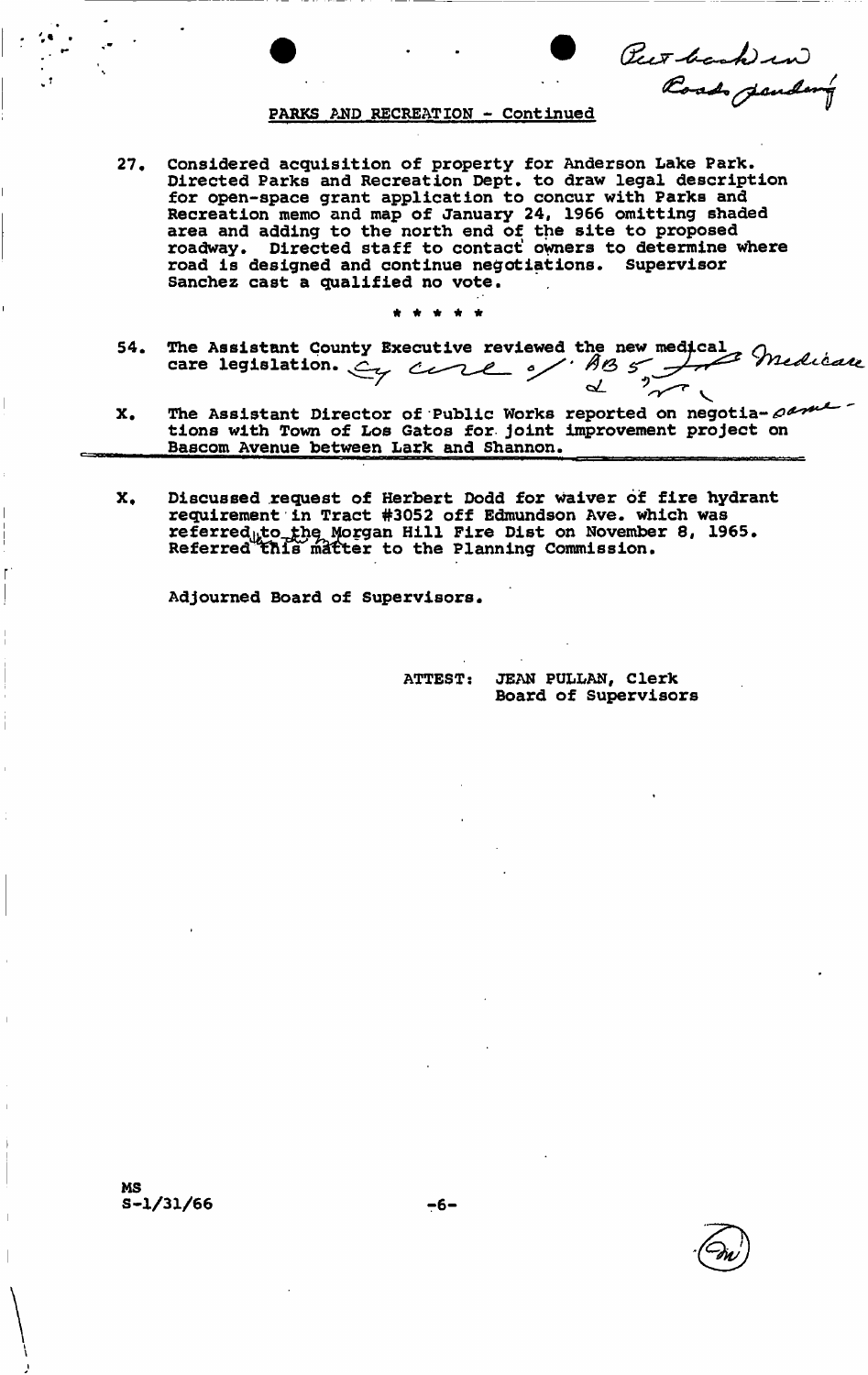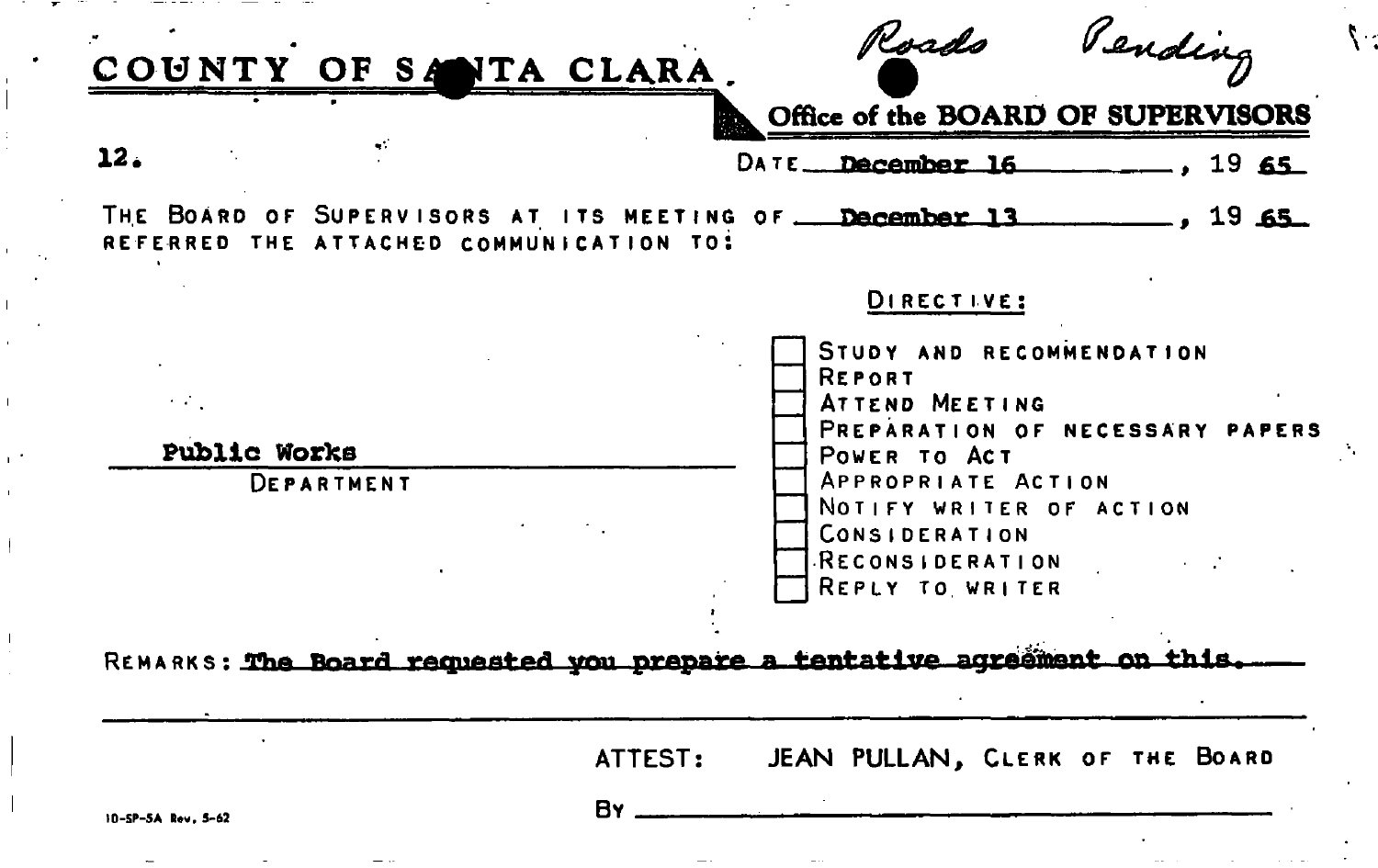December 17, 1955

Mr. Donald F. McIntyre. Town Haneger Town of Los Gatos .Tom Hall Leo Gatos, California

Joint Street and Stery Sentr Project **ENGIGES** (San-Jose Avenue) Bascom between Dear Mr. DeIntyre:

The Board of Supervisors considered your request for a joint street and sterm sower project along San<br>Jeso Avenue (South Baseen Avenue) at its meeting ca December 13, 1965.

The Board has instructed the Department of Public Morke to prepare a proposed cooparative agreement botween the Town of Los Gatos and Santa Clara County for its further consideration.

Very truly yours.

**EOARD OF CUPERVICORS** 

Mrc. Jean Pullan Clark of the Board

JP:IX:RIjc

ce: Public Works Department

 $\hat{\mathbf{e}}_{\bullet\perp}$  .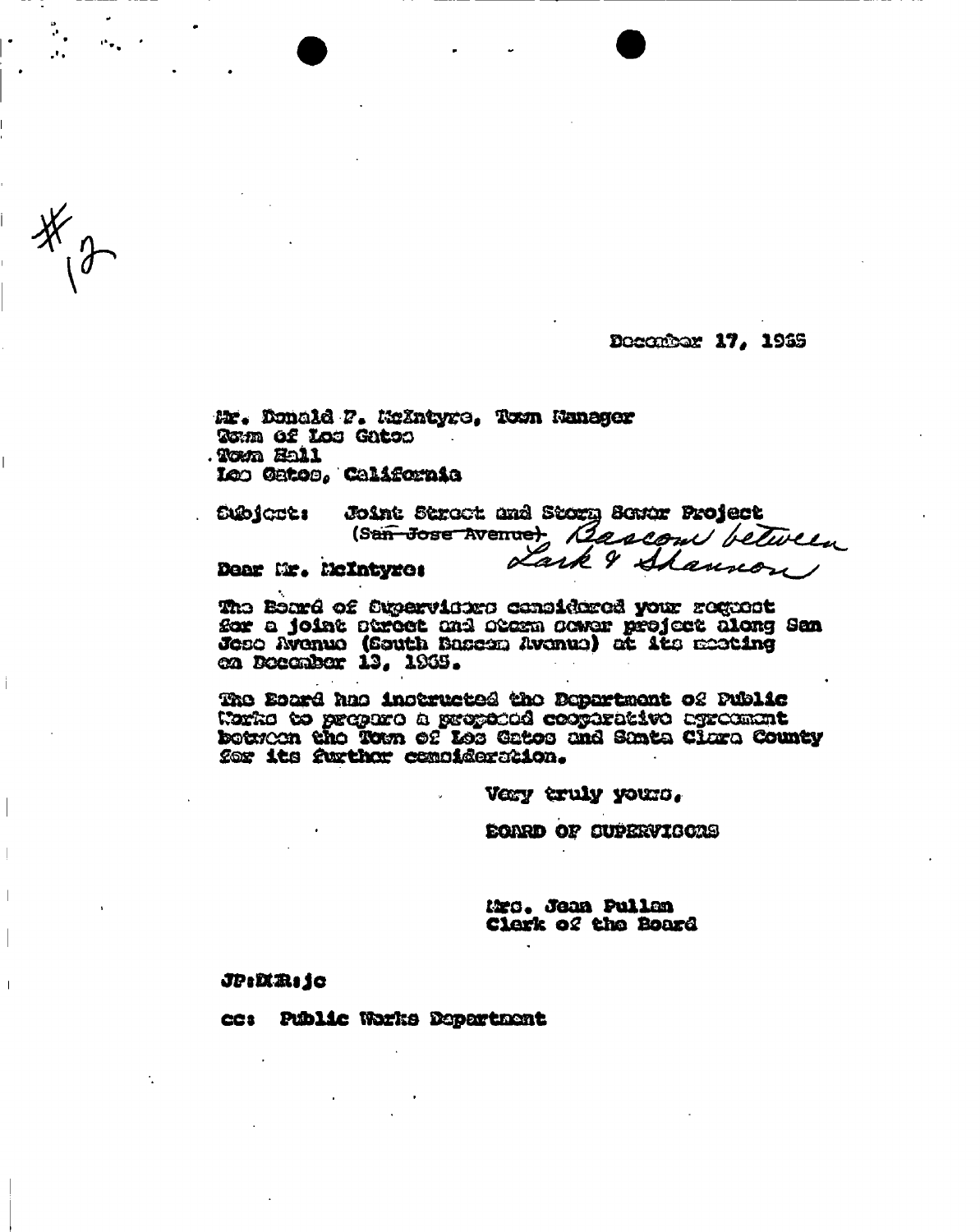**©06 m xr f Ji m (lat e** 

"Haven of Homes" Jios (Satos, California

Town Manager

November 29, 1965

Mr. E. C. Steffanl Assistant County Engineer Department of Public Works 20 West Heddlng Street San Jose, California 95110

Dear Mr. Steffanl:

This is to advise you that at their meeting of November 22, **I965,** the Town Council authorized the staff to make an official request to the County for a Joint street and storm sewer project along San Jose Avenue (Bascom Avenue) which would provide for its ultimate widening from Shannon Road to Lark Avenue, with complete signalIzatlon at Shannon, Blossom Hill, Los Gatos- ' Almaden, and Lark Avenue.

In addition, the project should provide for the construction of a complete drainage system In the area generally bounded by San Jose Avenue, Roberts Road, the freeway, and Farley Road, as well as necessary drainage facilities In San Jose Avenue.

At the present time, the Town of Los Gatos has approximately \$125,000.00 budgeted for street and storm drainage Improvements In this area, and the Council has authorized an additional \$75,000.00 which would be included In the 1966–67 budget, bringing the Town's available funds for this project to approximately \$200,000.00.

It would be appreciated If the County Would study this problem and develop plans which would provide these Improvements on a Joint project basis.

Thank you for your cooperation.

Very sincerely your

DONALD F. McIN TYRE Town Manager

\ DFM/ss

cc: Town Engineer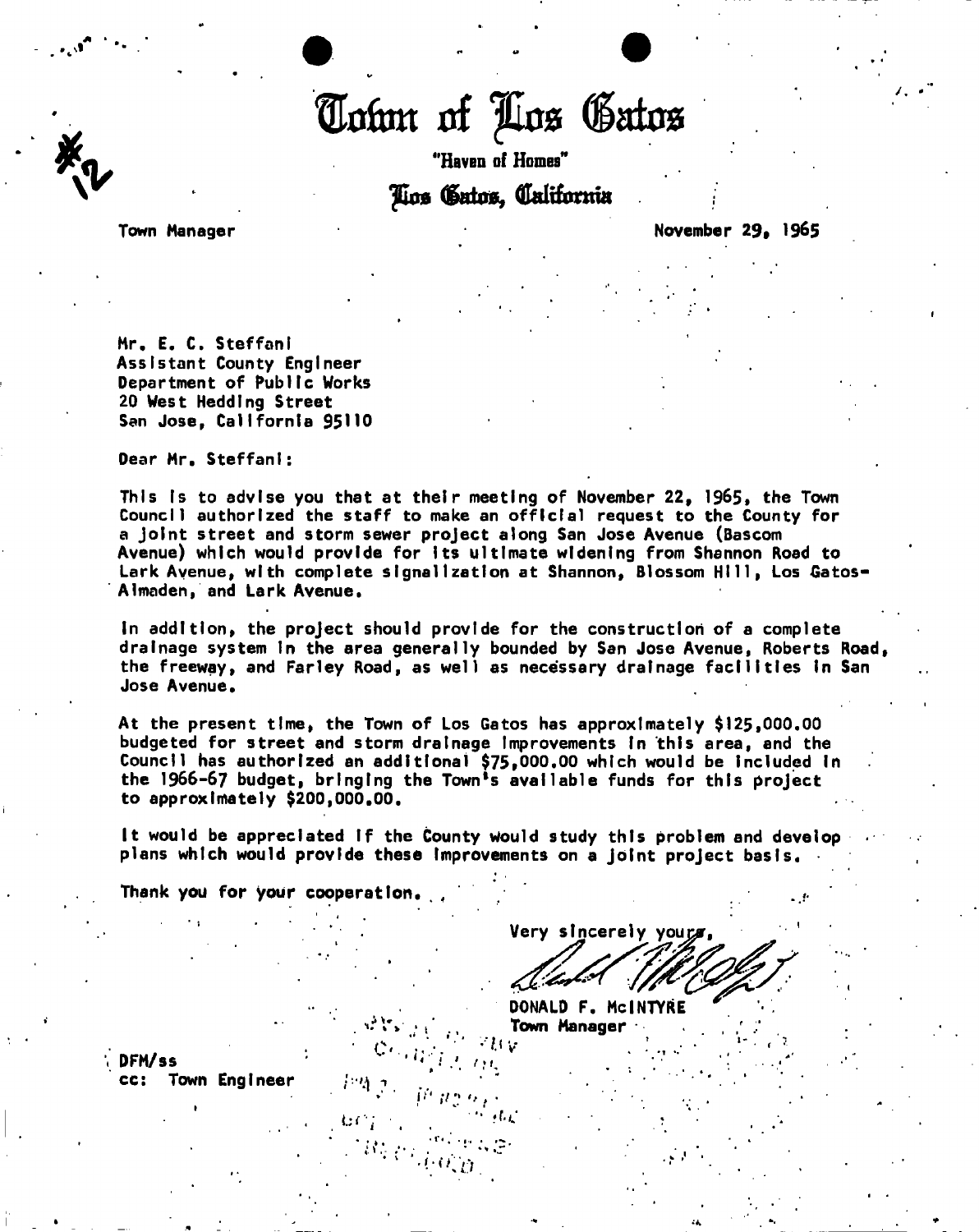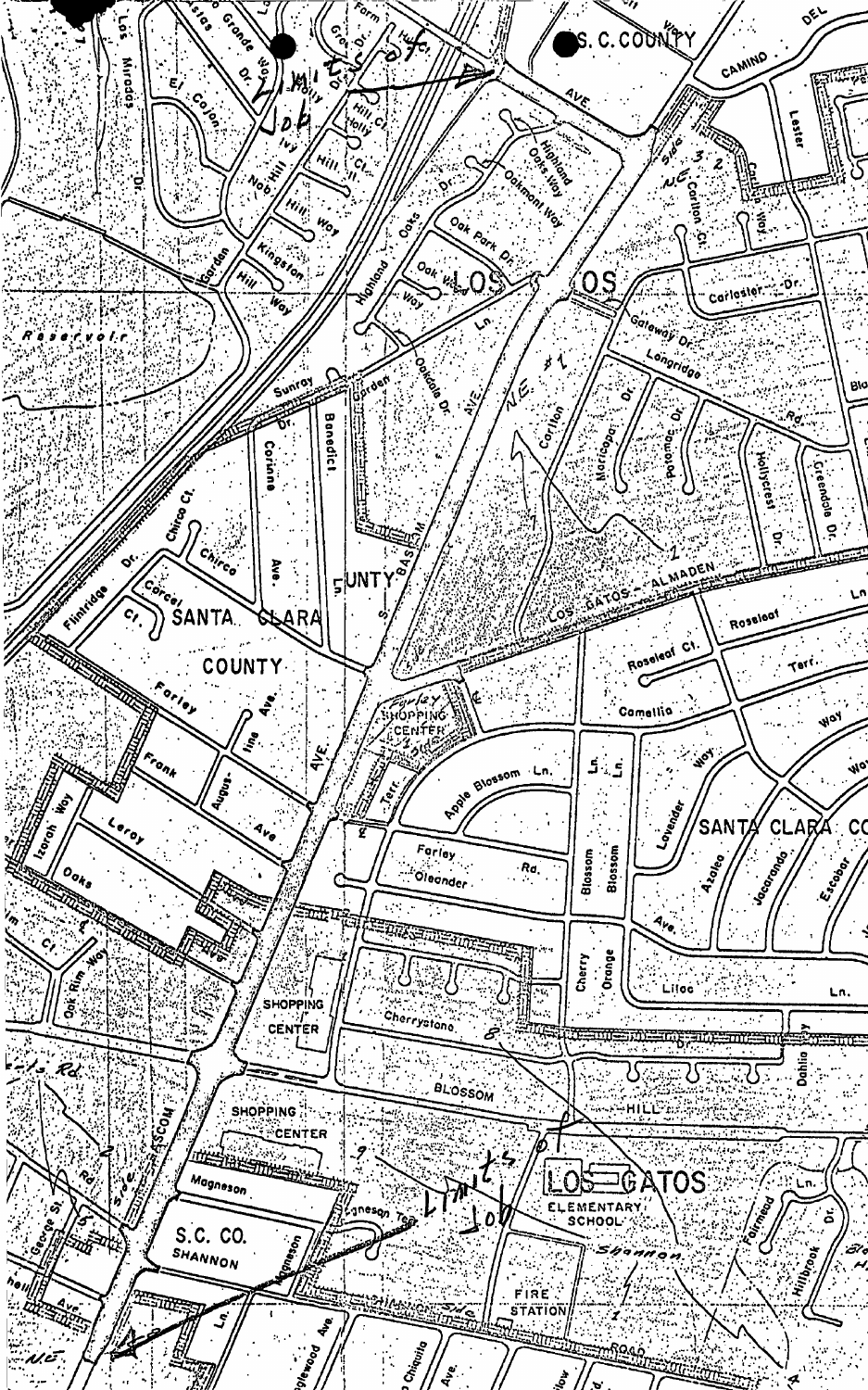| <b>COUNTY</b> | S.D.<br>of santa clara                                                                           |  |  |  |  |
|---------------|--------------------------------------------------------------------------------------------------|--|--|--|--|
|               | TRANSMITTAL MEMORANDUM<br>Mnoo<br><b>DEPARTMENT OF PUBLIC</b><br>WORKS<br>DATE: December 3, 1965 |  |  |  |  |
| FOR:          | $,19$ 65<br>December 13<br>BOARD OF SUPERVISORS AGENDA OF                                        |  |  |  |  |
| FROM:         | Steffani, Design, Public Works                                                                   |  |  |  |  |
| <b>TITLE:</b> | Letter from Town Manager of Los Gatos Requesting a Joint Project                                 |  |  |  |  |

# DESCRIPTION:

The San Jose-Los Gatos Road between the limits described The San Jose-Los Gatos Road between the limits described<br>in the letter is carrying a traffic load far in excess of its In the fetter is carrying a craffic foad far in cacess of budget for improvement of this road.

It is hereby recommended that the Department of Public Works be authorized to proceed with the preparation of a 'cooperative agreement and preparation of preliminary plans for the subject improvement.

Attachment

 $\sum_{n=1}^{\infty}$  **ECS:** nc DEC 1 3 1965

**APPROVEI**  $RE:$ CE CC. **PC** NO : \_\_\_\_\_\_\_ ABSTAINS : <u>'</u>\_\_

|                     |  | AGENDA DATA |  |
|---------------------|--|-------------|--|
| DATE:               |  |             |  |
| ITEM NO:            |  |             |  |
| <b>BOARD ACTION</b> |  |             |  |
|                     |  |             |  |
|                     |  |             |  |



JAMES T. POTT, COUNTY ENGINEER

 $755$